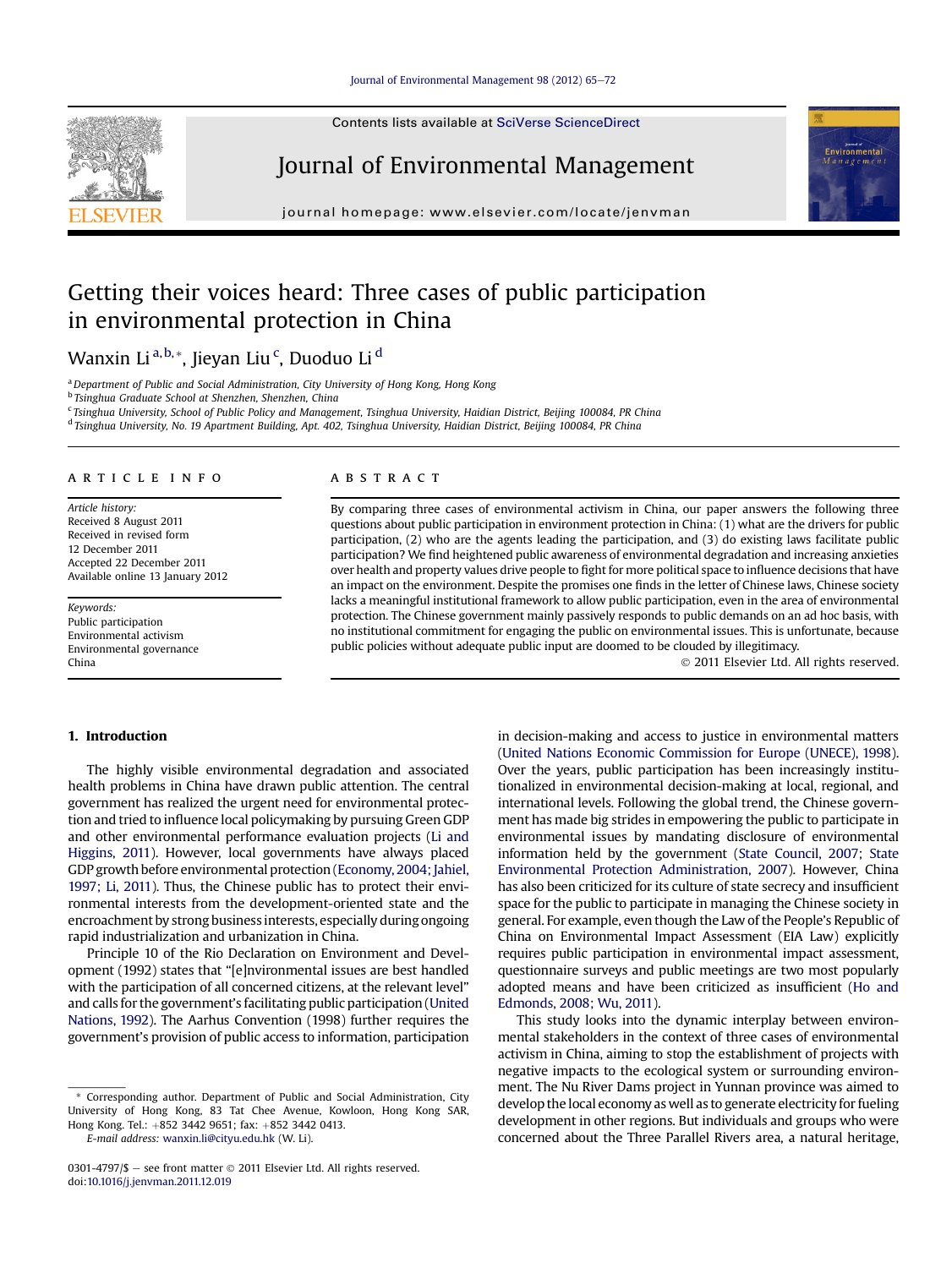acted against the decision; as a result, the construction was put on hold and the development planwas released to the public domain for comments. The Xiamen PX project in Fujian province, a big investment project favored by the city government, was forced by the public to relocate. And the third case, the Liu Li Tun garbage incineration power plant in Beijing was stopped and forced to relocate by local residents' unfaltering protests. In all three cases, individuals and groups organized themselves and worked together to voice their concerns and change decisions that would have negative environmental impacts. By analyzing the drivers and agents of active participation, this study will shed light on evolving organizing mechanisms of gaining political space for public participation in environmental protection movements.

In the following pages, we will first review the literature on public participation both as a political principle and a practice. Then we will discuss the research questions and methods. This will be followed by analytical narratives of the three cases of environmental activism in China. Section [5](#page-4-0) will compare drivers and agents of the three cases and will discuss effects of law as well as implications for opening political space for public participation in environmental protection in Chinese society. The paper ends with conclusions.

# 2. Public participation as both a political principle and a practice

Respect for citizens and their self-determination is at the heart of democratic values and good governance. A government that involves the public in decision-making processes would first equip the public with necessary information on the issues of their concern, then provide venues for the public to express views and deliberate on alternatives, and empower them to make decisions to advance their individual as well as collective interests. As a political principle, public participation sets a foundation for accountable government ([Feldman](#page-7-0) [and Khademian, 2007; Roberts, 2008](#page-7-0)).

Besides political philosophers, economists have also argued for public access to environmental information and participation in environmental decision-making. Based on neo-institutionalism theories of the allocation of access to information and decisionmaking in a contractual relationship, a party who is the residual claimant should be given access to information on a contract's execution and make decisions accordingly [\(Barzel, 1989; Williamson,](#page-6-0) [1975,1996\)](#page-6-0). A government enters into a contractual relationship with the public that it serves, and it employs tax payers' (public) money to protect the environment. In this case, the general public is the residual claimant because it incurs the damage on their health as a form of residual costs caused by pollution (beyond the costs covered by polluters such as pollution fees, fines, factory closures, etc.). Thus, the public should be informed of the environmental performance of both government and polluters and be given the power to make decisions on environmental issues ([Li, 2006](#page-7-0)).

However, the unbalanced distribution of costs and benefits of pollution and counter measures presents barriers for the public to organize and take collective actions against environmental harms. The costs of pollution are dispersed among a large number of individuals but the benefits of discharging pollution are concentrated on a small number of polluters. Thus, those polluters are not willing to bear the concentrated costs of pollution abatement or nature conservation. Moreover, those polluters are usually economically and politically more powerful than the many individuals who are affected by pollution. Besides, those pollution victims usually encounter collective action problems, especially when environmental issues are largely of a technical nature and hard to understand. For these reasons, government intervention on behalf of the public becomes necessary for addressing environmental problems ([Buchanan et al.,](#page-6-0) [1980; Esty, 1999; Keohane et al., 1997; Olson, 1971; Portney and](#page-6-0) [Stavins, 2000; Tullock, 2005\)](#page-6-0). But again, the government has to work together with the public to practice good environmental governance.

China has also endorsed public participation as a political principle and formulated laws and regulations accordingly. According to law, the public can participate in environmental issues at three different stages. Before decisions are made, the public can participate in environmental assessments for revealing their preferences and interests. The assessments identify potential environmental impacts of a contemplated action. Experts, government officials, industry people, and the public can make use of that information and compare it against pre-established thresholds or standards as well as individual preferences. After that, decisions will be made on whether to proceed with the action as originally planned or to pursue an alternative plan. Article 5 of the EIA Law requires the government to invite experts and the public to participate in EIA, and Article 11 prescribes public hearings as a desirable form of participation. Of course, the public can also express their preferences and interests through their representatives who are members of the Chinese People's Congress (CPC) and Chinese People's Political Consultative Conference (CPPCC).

When making environmental decisions, the public can participate both formally and informally. For example, the public can participate via CPC members to make more environmentally friendly laws. That would, at least theoretically, constrain government and industry when making decisions on the environment and development. Other than that, the Chinese public does not have any other formal channels to participate in environmental decisionmaking. However, when the public is not willing to bear the potential negative environmental impacts, they can make use of the time window after a decision is made but before it is executed to bring their cases to the mass media ([Yang and Calhoun, 2007\)](#page-7-0), to send complaint letters or to visit government offices, and even to protest on the streets ([Li, 2006\)](#page-7-0).

Lastly, when decisions have been made and pollution has actually occurred, the public can redress their grievances by suing polluters in the courts or again, complaining to the mass media or the government, or taking the issue in their own hands to protest. For example, the villagers near the Rongping Chemical Plant in Pingnan city, Fujian province realized their plants have been dying and they have suffered from cancer and other diseases since the plant started to operate in 1994. Their response was to go to court. The Changjian Zhang et al. vs. Rongping Chemical Plant was an environmental lawsuit that was identified by the State Environmental Protection Administration (SEPA) as one of the ten most important environmental lawsuits in 2003 and was named one of the ten most influential lawsuits in 2005 in China in a poll done by the Legal Daily Newspaper and All China Lawyers Association [\(OECD, 2006](#page-7-0)).

Because environmental damages are largely irreversible, the precautionary principle and prevention strategy are always preferable to dealing with environmental harms after they have actually occurred. Thus, the prior solicitation of public preferences and concerns at an impact assessment stage would avoid the tensions and stresses of dealing with environmental conflicts as well as the damaging environmental and health effects that result from pollution at a later time. Scholars have identified the following factors affecting the organizing mechanisms of public participation in environmental issues: how the individual civil and political rights are defined culturally ([Pye and Pye,1985](#page-7-0)), whether there exist local social networks, whether individuals have a sense of residence or own property in that area, what information is available about environmental risks and how the public perceives it, and whether the public trusts government agencies and other relevant parties. Furthermore, when the public is engaged in decision-making processes, they tend to accept and support the action even when there are negative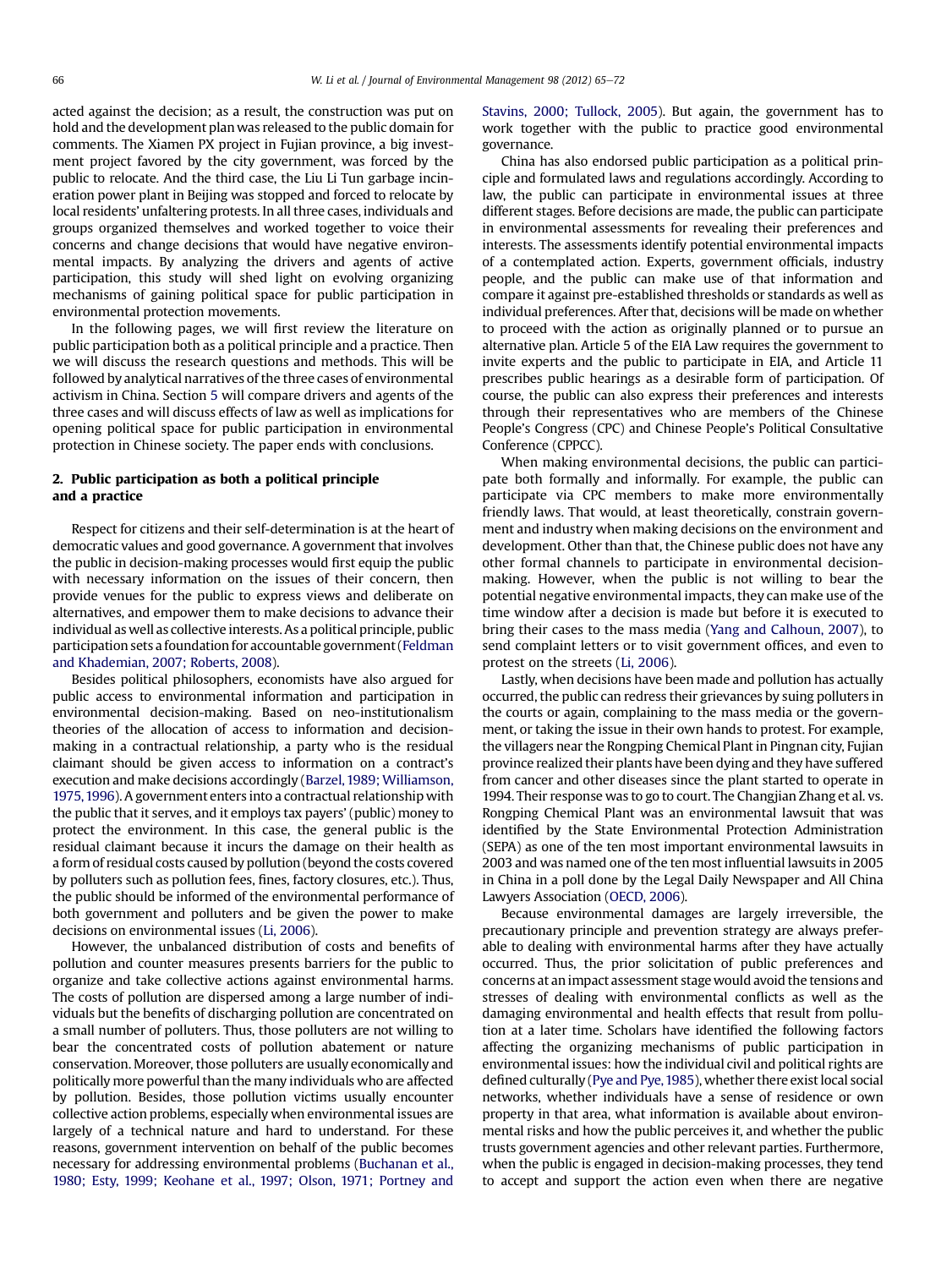environmental impacts ([Beierle and Cayford, 2002; Hasegawa, 2004;](#page-6-0) [Laurian, 2004; Reed, 2008](#page-6-0)).

Even though China has endorsed public participation as a political principle, in practice, as scholars have largely agreed, there is a lack of public participation in environmental decision-making and tensions have accumulated in Chinese society regarding the siting of development projects and locally unwanted land use projects [\(Li et al.,](#page-7-0) [2008; Wang et al., 2004; Zhu and Ru, 2008\)](#page-7-0). However, not enough attention has been paid to the organizing mechanisms of concerned individuals and groups when reacting to controversial decisions. By studying the drivers for participation and agents who made participation possible in the three cases of environmental activism in the Chinese context, this paper advances our understanding of environmental conflict and strategies for enhancing social harmony in China. Furthermore, this paper speaks to students and scholars concerned about democratization and environmental issues in China.

## 3. Research questions and methods

This study seeks to answer three questions and to examine several related propositions. First, what are the drivers for the public to participate in environmental decision-making? When people have a stake in the environmental decisions, are they willing to participate in the decision-making processes or react to decisions that have been made? If a person does not rely on a project for his or her own livelihood, he/she may oppose it out of concern for the ecological rather than productive value of natural resources while the opposite might be true for local residents. If a person is attached to a place by owning property, having a family, or having a career, he/she may be more concerned about the environmental and health impacts of a project and participate more actively than those who do not have a sense of residence.

Second, who are the agents who make public participation happen? In the Chinese context, officials of environmental protection agencies are sympathetic to public environmental claims and they are important agents for facilitating public participation in environmental protection. Furthermore, given the technical nature of environmental issues, experts are important agents for interpreting relevant scientific knowledge and communicating with the public. And because some experts are attached to the CPC and the CPPCC, some of them mobilize institutional channels to influence government decision-making on behalf of the public. Of course, the mass media is an important channel for disseminating information and bringing pressure to bear upon the government and thus is also considered an agent. Moreover, environmental non-governmental organizations or other civil organizations such as home-owners associations can serve as important agents.

Third, to what extent have the laws facilitated public participation? The laws provide a legal framework that legitimizes public participation in environmental protection and supports their environmental claims. Thus, they set a favorable context for organizing for environmental protection.

Because there are numerous environmental disputes reported in China, we employed the following three principles for selecting cases in the study: (1) public initiated, (2) scopes of public participation are at three different levels, community, regional, and national, and (3) occurred in places where levels of economic development are different. Thus, we selected three nationally well known cases of environmental activism for the study. The public participation in the Liu Li Tun case mostly occurred at a community level, that of the Xiamen PX project at the city/regional level, and the Nu River Dams project at the national and international level. The comprehensive coverage of the geographic scopes and administrative levels allows a good understanding of why different groups of people are concerned about different environmental issues and what

factors drove them to participate. Moreover, the different distances between participants in both geographic and socio-economic terms make it possible to analyze differences in organizing strategies.

Data on the three cases were mostly collected from academic papers, news reports, and publications by environmental NGOs and other relevant institutions. We employed analytical narratives and a comparative case study method for data analysis. By recovering the stories of how the cases have developed over time, we use "narratives to move beyond efforts to describe a universalized, orderly social world" and to put ourselves in touch with "local knowledges," or aspects of experience that are unique to the actors and case contexts and tell us something important about the motivating factors behind certain claims as well as social interactions ([Ospina and Dodge, 2005:](#page-7-0) [143](#page-7-0)–[144](#page-7-0)). Furthermore, Robert Yin recommended, "You would use the case study method because you deliberately wanted to cover  $contextual conditions – believing that they might be highly pertinent$ to your phenomenon of study" [\(Yin, 2003: 13\)](#page-7-0). If by comparing the three cases, we find the drivers and agents differ by context, the results would then represent a strong start toward theoretical replication  $-$  again vastly strengthening the external validity of the findings compared to those from a single case alone. Having described the research questions and methods, the next section tells the stories of the three cases of organizing for environmental protection in China.

# 4. Analytical narratives of the three cases of environmental activism in China

The three cases of environmental activism were all targeted at projects planned to meet the goals of industrialization and urbanization. The thirteen dams planned in 2003 to be built on the Nu River were aimed to provide hydropower of 21 million kilowatts (total installed capacity) for fueling the local economy and growth in other regions. The Xiamen PX chemical plant, with a total investment amounting to 10.8 billion yuan RMB, was one of the biggest investment projects strongly supported by the Xiamen city government and approved by the National Development and Reform Commission (NDRC) in 2006. It was expected to generate 80 billion yuan RMB worth of industrial output annually after it reached full operation.<sup>1</sup> The Liu Li Tun garbage incineration power plant was planned in 2005 as an extension to the existing landfill, which has been generating foul air and was close to reaching its capacity. The plant would convert waste to energy and it was expected to be put in use before August 2008 when the Olympic Games started in Beijing. All three projects encountered opposition from different groups of environmental stakeholders. We will now sketch the narratives by introducing the major actors and their actions in the course of each case's development.

## 4.1. Nu River dams project

On 14 March 2003, the China Huadian Corporation, one of the four national power generation companies in the country, signed a Memorandum of Understanding on Exploring Electricity Generation in Yunnan with the Yunnan provincial government. On 18 April 2003, the China Huadian Yunnan Corporation was established, and about two months later, on 13 June, the party secretary, governor, and vice governor of Yunnan province received a delegation from the company, congratulated the Chief Executive Officer, and entrusted them with the task of converting the water resources into economic power for the province. After another two months, on 12 August, the NDRC approved the Hydropower Development Plan for the Middle and

 $1$  The GDP of Xiamen city in 2006 was only 110 billion yuan RMB.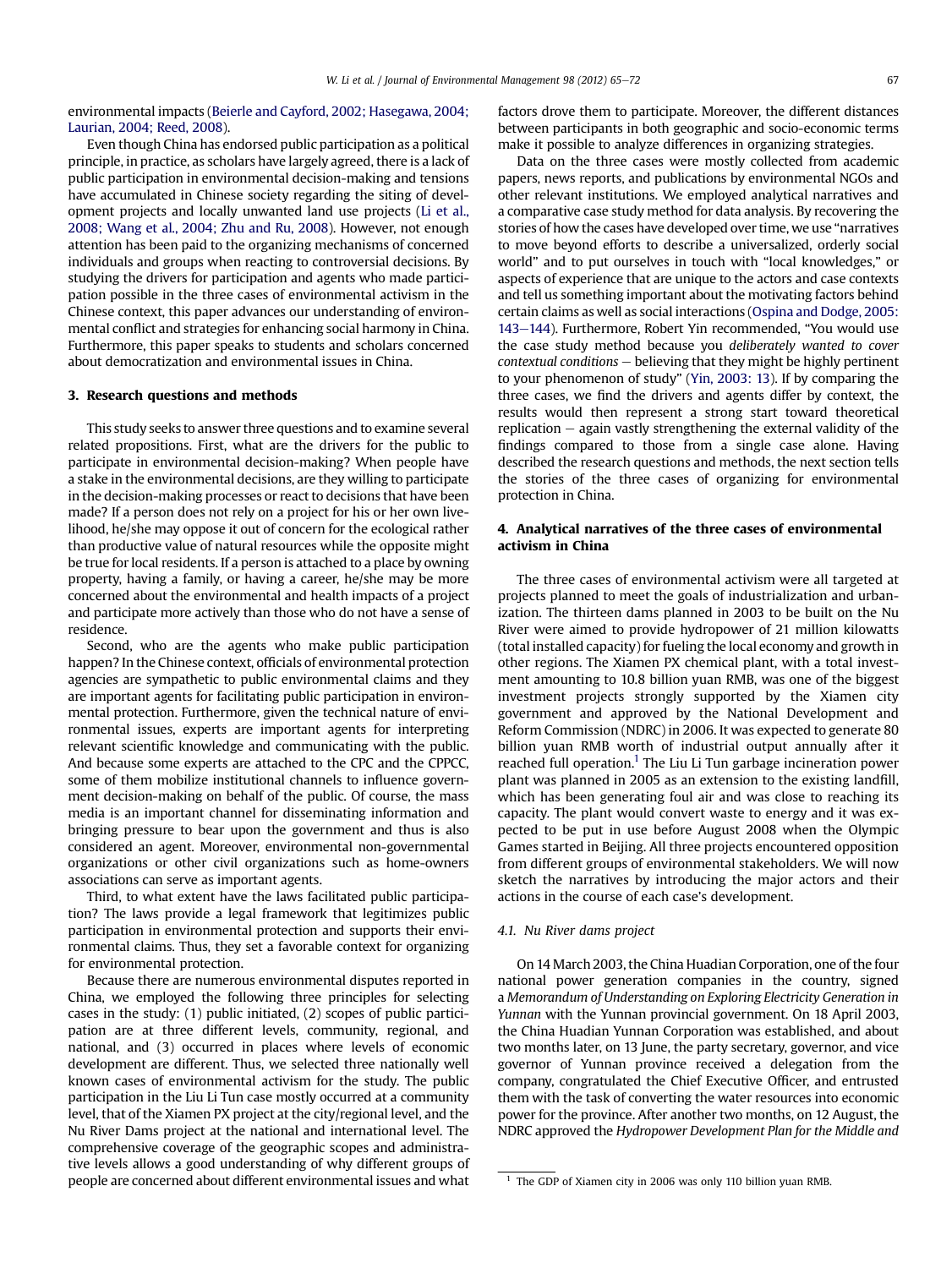Lower Reaches of the Nu River (referred to as "Plan" hereafter) submitted by the Nu River county of Yunnan province ([Guo, 2003](#page-7-0)). The Nu River is ranked No. 2 among all the river basins in the country by its potential for generating hydropower. So the plan was to fully explore the potential to develop Yunnan province into an important base of generating and transmitting electricity from the west to the east, and of course, to improve the local economy. The plan was to start building the first hydropower plant in 2003 [\(Yunnan Huadian](#page-7-0) [Nu River Hydropower Corporation Ltd., 2003\)](#page-7-0).

However, at the Assessment Panel meeting held by the NDRC on 14 August, representatives from the then SEPA expressed concerns that the plan may affect the ecological value and nature conservation of the river. The Three Parallel Rivers area (including the Jinsha, Nu and Lancang rivers) was just added to the World Heritage List as a natural property at the 27th session of the United Nations Educational, Scientific and Cultural Organization's (UNESCO) World Heritage Committee in July 2003 [\(Chen, 2003\)](#page-6-0). SEPA people also noted that the EIA law would become effective starting on 1 September 2003. They would expect the Nu River dams project to undergo the required EIA procedures.

Dam projects, especially big dam projects, have been controversial in China because of their environmental and social impacts. Similar to the Three Gorges Dam project in the 1990s, the conflicting objectives of developing hydropower and conserving the natural heritage on the Nu River became highly visible issues at the national level. Not surprisingly, Chinese Central Television (CCTV) called for preserving the Nu River, one of the two intact ecological rivers in China, on 21 August 2003 [\(Chinese Central Television International, 2003a\)](#page-6-0). The China News Agency reported that 36 experts expressed their concerns about the ecological consequences of the Plan at a roundtable discussion held by SEPA on 3 September 2003 ([Zhang, 2003](#page-7-0)). Moreover, the expert opinions were picked up by CCTV on 11 September 2003 and proposed alternative routes toward prosperity such as ecological compensation [\(Chinese Central Television](#page-6-0) [International, 2003b](#page-6-0)). Then the Renmin Net reported the next three expert assessment meetings conducted by SEPA 20-21 October and the Yunnan provincial environmental protection bureau on 29 September and 10 October 2003. Experts did not necessarily agree with each other, with some more concerned about stimulating economic development while others were more concerned about the negative environmental and social impacts ([Liu, 2003\)](#page-7-0).

Despite the controversies and fierce debates among experts, the investors and Yunnan provincial government were aiming to keep the project on schedule so they pushed for the construction to start soon. Then concerned individuals and groups started to take action against the decisions. On 25 October 2003, 62 scientists, artists, journalists, and environmental activists signed a petition to preserve the Nu River at their Chinese Environmental Culture Promotion Association meeting. Representatives who joined the International Rivers meeting in November 2003 in Thailand also signed a petition against the decision to build dams on the Nu River ([Wang, 2004\)](#page-7-0). The New York Times quoted Wu Dengming, "The west development program has turned into the west destruction." Wu's environmental group, the Chongqing Green Volunteer Union, collected 15,000 petition signatures opposing the dams planned on the Nu River ([Yardley, 2004b](#page-7-0)). Moreover, members of the CPC and CPPCC expressed their concerns about the Nu River dams project at their annual meetings in March 2004.

Within the international arena, in January 2004, five research and environmental organizations, including Friends of Nature and Green Watershed, organized a forum in Beijing to discuss the economic, social, and ecological impacts of hydropower projects and criticized the Nu River project ([Baum, 2007](#page-6-0)). After a group tour along the Nu River in Febuery 2004, the Green Earth and Institute of Environment and Development held a picture exhibition in March 2004 both in Beijing and South Korea, in order to mobilize broader support ([Yang](#page-7-0) [and Calhoun, 2007](#page-7-0)). Rising in the Tanggula Mountains, the Nu River passes through China's Tibet and Yunnan, then Myanmar (where the river is known as Thanlwin) and eventually flows into the Indian Ocean. Thus, more than 80 groups from Thailand and Myanmar handed a protest letter to the Chinese embassy in Bangkok in December 2003 requesting the Chinese government to consult neighboring countries downstream before building the dams. Thailand's Prime Minister Thaksin Shinawatra also voiced his concerns ([Cheng, 2004; Litzinger, 2007\)](#page-6-0).

Eventually, the State Council did not approve the Plan and Premiere Wen Jiabao instructed, "We should carefully consider and make a scientific decision about major hydro-electric projects like this that have aroused a high level of concern in society, and with which the environmental protection side disagrees" [\(Yardley,](#page-7-0) [2004a](#page-7-0)). Later on, debates were centered around (1) whether the EIA reports were publicly available and truthful; (2) how to balance development and nature conservation; (3) whether such big hydropower projects are beneficial to local people; (4) how to deal with forced migration; (5) whether electricity generated from big hydropower plants is green; and (6) whether it was wise to build dams in earthquake prone areas. In January 2011, the National Energy Bureau announced that even though the detailed plan is still under consideration, developing hydropower on the Nu River has already been decided [\(Zhang, 2011\)](#page-7-0).

Mr. Hu, a teacher in a local school said, "Most villagers have no idea where the dams are to be built or whether their village will have to move. It's useless caring anyway, because nobody cares what we think. If the government wants to go ahead with the dams, there's nothing peasants can do about it" ([Yardley, 2004b](#page-7-0)). Professor Mudun Li said, "We did anticipate the decision of developing hydropower on the Nu River. But we were at least allowed to express our opposing views, which was already good enough" [\(Liu, 2003\)](#page-7-0). Both comments captured well the gradual openness of the public space for discussion and debate but frustration with decisions still being made behind closed doors in China.

#### 4.2. Xiamen PX project

Chemical production has become a key industry in Fujian province. With the aim of replacing imported paraxylene (PX), the Tenglong Aromatic PX (Xiamen) Corporation invested 10.8 billion yuan RMB to build the PX chemical plant in 2006 in Haicang district, Xiamen. The project was approved by the NDRC in July 2006 and the construction started in November. The plant would add 80 billion yuan RMB worth of industrial output annually (1/4 of Xiamen's GDP) if it were fully operational in 2008 [\(Three projects got approved](#page-7-0) [including the Tenglong Aromatic PX project, 2006](#page-7-0)).

Such chemical plants in Taiwan and Korea are located 70 kilometers away from residences. Because they produce highly toxic petrochemicals and there is a risk of explosion and leakage, the desirable distance from residential areas is 100 kms. However, the planned PX plant in Xiamen is only 4 km away from two university campuses and 6 km from the city center and there are altogether 100,000 people living within a 5-km radius. After sending a letter jointly signed by 6 academicians to the party secretary of the Xiamen city government at the end of November 2006, on 13 March 2007,105 CPPCC members led by ZHAO Yufen, submitted a collective plea during the CPPCC annual session calling for relocation of the PX project. The next day, SEPA officials responded to the plea saying that relocating an approved project is beyond their jurisdiction and thus, no follow up actions could be taken [\(Qu, 2007\)](#page-7-0). Furthermore, the NDRC sent a team in April for an on-site visit in Haicang. The team leader met with ZHAO on 15 May saying the Xiamen PX project had met all the government requirements and stoppage or relocationwas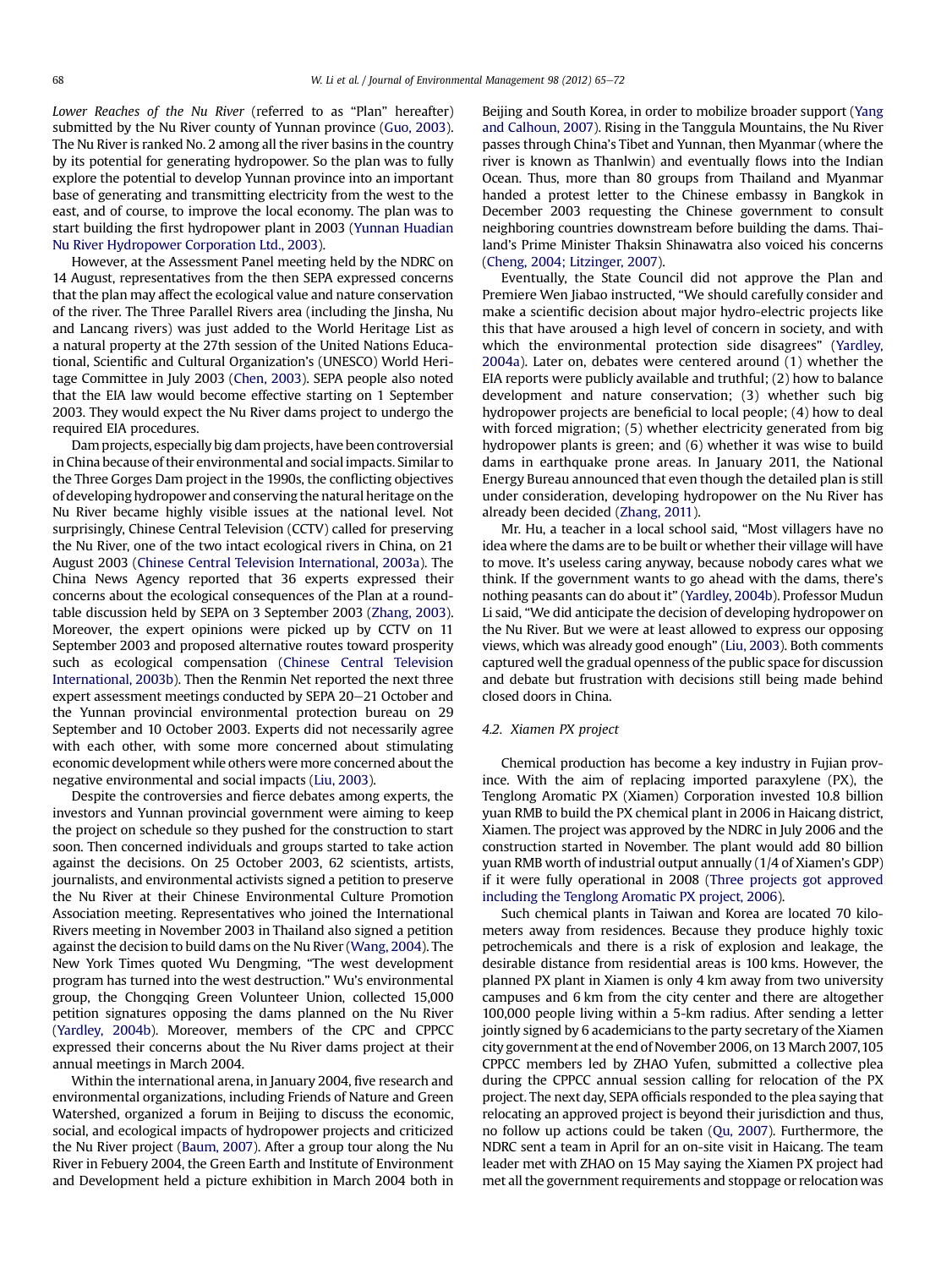<span id="page-4-0"></span>out of the question ([One hundred PPCC members could not stop the](#page-7-0) [10 billion PX project, 2007](#page-7-0)).

On 1 June 2007, about 15,000 people wearing yellow armbands, holding banners, and some wearing gas masks, marched through the city to the Xiamen city government headquarters on Hubin Road. They demanded the resignation of the Communist Party Secretary of Xiamen, HE Lifeng, and cancellation of the PX plant, not just suspension. The demonstration was organized through text messages sent to the Xiamen residents' mobile phones on 25–31 May. The first message described the PX plan as "releasing an atomic bomb on Xiamen" and asked recipients to join "a '10,000-man march' on 1 June to the local government's office." People circulated this message over the next few days. Even though the Xiamen city government announced the suspension of the PX project on 30 May and tried to block the text message when they found it, they could not stop people from taking to the streets [\(Chua, 2007\)](#page-7-0).

Due to the public protest, on 7 June, the Xiamen city government took the suggestion by SEPA and announced plans to conduct another environmental assessment before making a final decision on the PX project. On 5 December 2007, the assessment report was made available for public comment in the next 10 days. The Xiamen city government opened an online voting system at about 9PM on 8 December and closed it at about 10:44PM the next day. The results one hour before the closure indicated, there were 55,376 votes opposing the PX project while only 3078 votes supporting it. Because there was a flaw in the web design that allowed people to repeatedly vote online, the city government was concerned about the accuracy of the voting results and the number of opponents might have been exagerated [\(Zhang, 2007\)](#page-7-0). On 13 and 14 December, two roundtable discussions were held by the Xiamen city government. The participants included 200 individual citizens randomly selected from selfregistered city residents including CPC and CPPCC members. The majority chose to stop building the PX plant in Xiamen and to relocate it to the west in Fujian province [\(Zhu and Jiang, 2007\)](#page-7-0). On 9 January 2009, the Ministry of Environment Protection approved the EIA reports, and announced that the PX projects would be relocated to Zhangzhou, Fujian province ([Ministry of Environmental Protection,](#page-7-0) [2009](#page-7-0)).

The processes and effects of public participation in the decisionmaking regarding the Xiamen PX project have been praised by the mass media as a milestone in environmental decision-making in China ([Zhu and Jiang, 2007](#page-7-0)).

## 4.3. Liu Li Tun garbage incineration plant

The Liu Li Tun garbage incineration power plant was planned to be an extension of the Liu Li Tun landfill, built in 1996, which was expected to be closed down and turned into a park by the Haidian district government. The landfill is located in northwest Beijing, which is also the direction the wind blows from. It is adjacent to the Baiwang New Town community, which has hundreds of thousands of residents who have always complained about the stinky smell from the dump (Capital'[s waste disposal plan raises a stink, 2007\)](#page-6-0), to universities such as Tsinghua and Beida to its south; and to hightech industrial parks both to its east and north. Furthermore, the Beijing-Miyun drinking water diversion canal is only 1.14 km to the south of the planned garbage incineration power plant [\(Zhou,](#page-7-0) [2007\)](#page-7-0). The project passed EIA in 2006 and construction was planned to start in March 2007; the power plant was to be put into use before the Olympic Games started in August 2008 in Beijing.

However, when the decision was announced in 2006, residents in Baiwang New Townwere not happy about it. Dioxin emitted from the burning of garbage, a cancer-causing toxic has become the major concern of residents in Baiwang New Town. The homeowners discussed the issue and expressed their wishes of "No Stench, No

Cancer" on their community Internet bulletin board. Furthermore, they handed two petitions to SEPA and the Legislative Affairs Office of the Beijing municipal government, asking the Beijing environmental protection bureau to withdraw approval for the power plant. In the meantime, they hired lawyers to talk to the administration. ZHOU Jinfeng, a CPPCC member was also approached by the residents to help express their concerns at the upcoming CPPCC annual session in 2007 (Capital'[s waste disposal plan raises a stink, 2007](#page-6-0)).

The development and reform commission (DRC) of the Beijing municipal government strongly supported the 1.05 billion yuan RMB project and held a press conference on 23 January 2007 trying to assure the public that the dioxin emitted would be within accepted safety levels ([Guo, 2007](#page-7-0)). But distrust in government and technology still emanated among the residents. "The Haidian District government could not ensure a stink-free dump, so how can we believe it's capable of handling such a high-risk project?" said Luo who moved into Fenglian Community in the year 2000, unaware of the nearby dump (Capital'[s waste disposal plan raises a stink, 2007](#page-6-0)).<sup>2</sup>

After careful study of the issue, ZHOU Jinfeng submitted a plea to stop building the Liu Li Tun garbage incineration power plant during the CPPCC annual session on 7 March 2007. On 5 June, World Environment Day, more than 1000 residents took to the streets to demonstrate in front of SEPA's headquarters in Xicheng district [\(Shi, 2007\)](#page-7-0). On 7 June, the vice minister of SEPA, PAN Yue suggested postponing construction of the Liu Li Tun garbage incineration power plant, to allow more debate among experts, and to give the public a bigger say in the environmental impact assessment. Furthermore, on 12 June 2007, SEPA announced that the EIA of the project would be open for public comment and the Beijing environmental protection bureau would receive and make them publicly available. The construction was pending on whether the new EIA report could be passed or not. Lastly, on 20 January 2011, the Haidian district government confirmed that they had dropped the plan to build the Liu Li Tun garbage incineration power plant. Instead, a garbage incineration power plant would be built in Su Jia Tuo, 20 km away from Liu Li Tun ([Yi, 2011\)](#page-7-0).

# 5. Comparative case analysis: drivers of, agents for, and effects of law on public participation in environmental decision-making

These three cases of environmental activism tell us that, first of all, the public cares about government decisions that have social and environmental implications and they are willing to act upon them. Second, access to participate in environmental decision-making cannot be taken for granted; it was subject to careful analysis of who the individuals and groups were, what they were concerned about, and how they got their voices heard and influenced the environmentally unfavorable decisions. And lastly, public participation did make impacts and it was possible for it to change government decisions.

[Table 1](#page-5-0) compares the three controversial projects in terms of who the project owner was, the nature of harm, when the harm was likely to occur, benefits and costs to both project owners and local residents, who opposed the project and strategies adopted to get their voices heard. It is clear that no matter whether a project was owned by

 $2$  It is not surprising that the residents in Liu Li Tun area had such a deep distrust in government decisions. Back in 1995 when the Liu Li Tun landfill was planned, the Beijing environmental protection bureau commented the Liu Li Tun is not a suitable site for landfill because it is where the wind blows from and close to residential buildings and militory stations. Furthermore, they commented if the Liu Li Tun landfill is to be built the residents and other establishments should be moved away. However, the government went ahead and built the landfill in 1996 and even worse, more residential buildings and hi-tech parks were built nearby in the following years.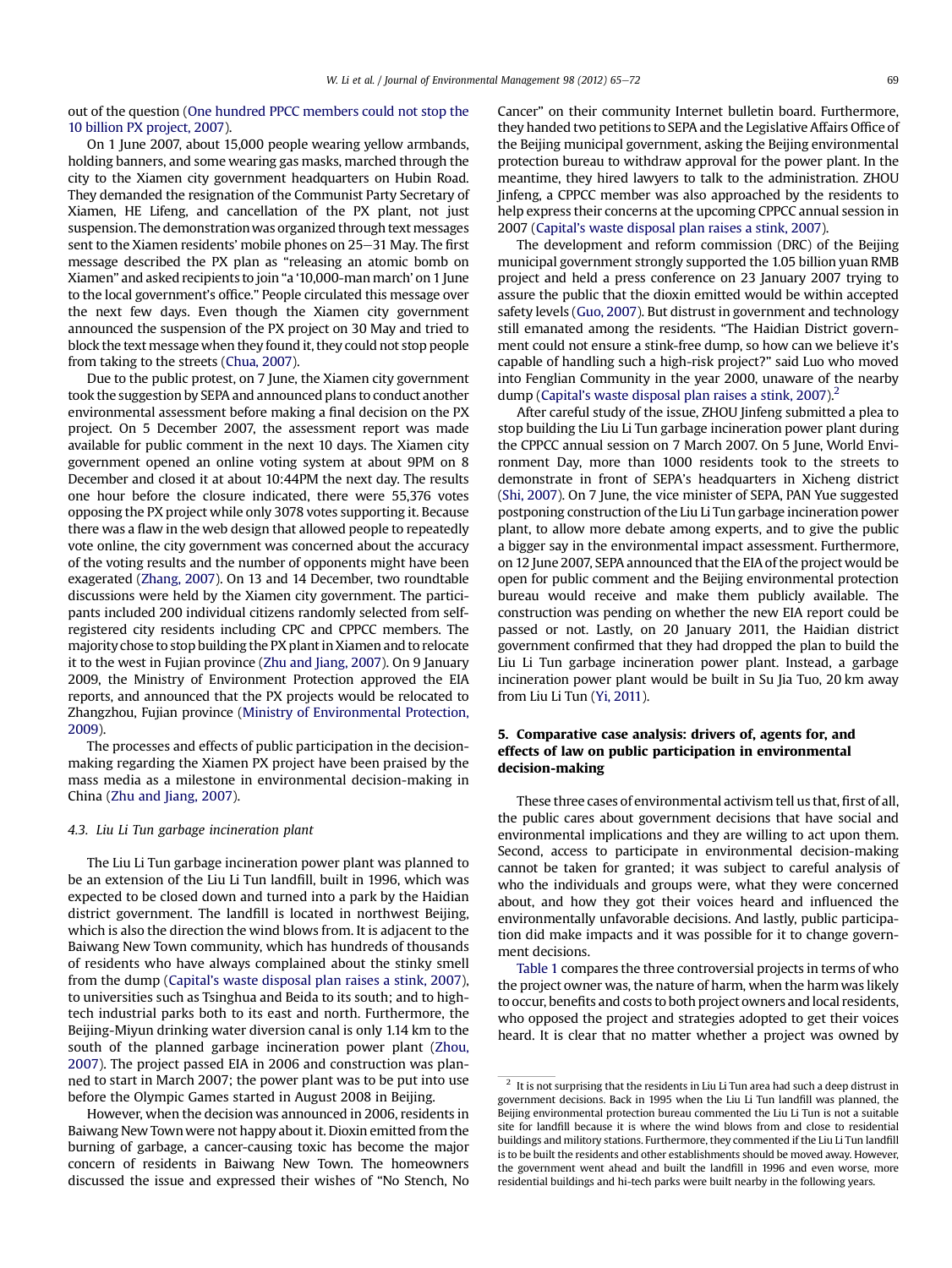#### <span id="page-5-0"></span>Table 1

Comparing the three cases of environmental activism in China.

|                            | Nu River dams project                                                                                                         | Xiamen PX project                                                                       | Liu Li Tun garbage incineration power plant                             |
|----------------------------|-------------------------------------------------------------------------------------------------------------------------------|-----------------------------------------------------------------------------------------|-------------------------------------------------------------------------|
| Project owner              | Corporation                                                                                                                   | Corporation                                                                             | Government                                                              |
| Harm (nature)              | Ecological                                                                                                                    | Health and safety                                                                       | Health and safety                                                       |
| Harm (time frame)          | Distant                                                                                                                       | Immediate                                                                               | Immediate                                                               |
| Benefit to project owner   | Profit from generating and<br>selling electricity                                                                             | Profit from producing and selling PX                                                    | Reduce the amount of garbage for final disposal<br>Generate electricity |
| Cost to the project owner  | Construction and operation                                                                                                    | Construction and operation                                                              | Public land use, construction and operation,<br>and public opinions     |
| Benefit to local residents | Benefits associated with GDP<br>growth (in theory)                                                                            | Benefits associated with GDP growth<br>(in theory)                                      | Electricity and reduced waste for final<br>disposal (in theory)         |
| Cost to local residents    | Migration                                                                                                                     | • High risk to health and safety like<br>an atomic bomb<br>• Depreciated property price | Stink plus high risk of inhaling cancer<br>causing dioxin               |
| Who opposed the project    | • Environmental activists                                                                                                     | • Local residents                                                                       | • Local residents                                                       |
|                            | • Some experts                                                                                                                | • Some experts                                                                          | • Some experts                                                          |
|                            | • CPC and CPPCC members                                                                                                       | $\bullet$ CPPCC members                                                                 | $\bullet$ CPPCC members                                                 |
|                            | (some overlap with experts)<br>• Domestic as well as international<br>environmental NGOs<br>• Officials of a neighbor country | (some overlap with experts)                                                             | (some overlap with experts)                                             |
| Strategies of getting      | • Complaint letters                                                                                                           | • Complaint letters                                                                     | • Complaint letters                                                     |
| voices heard               | • Plea to the CPPCC and CPC                                                                                                   | • Plea to the CPPCC                                                                     | • Plea to the CPPCC                                                     |
|                            | • Picture show                                                                                                                | • Demonstration                                                                         | • Demonstration                                                         |
|                            |                                                                                                                               | • Submitting comments                                                                   | • Submitting comments                                                   |

a corporation or the government, the public responded according to the estimated potential costs they would have to bear and was not particularly afraid of strong business or government interests. As mentioned before, not everyone in society responded to the same environmental decision in the same way. The following factors, calculation of costs and benefits, ownership of private property, social affiliations, access to participation prescribed by the EIA law as well as determined by socio-economic contingent factors, all entered into the equation of public participation in environmental decisionmaking.

Undoubtedly, the three projects all had their merits. They satisfied the need for economic growth or reducing garbage, a public bad associated with urbanization and increased consumption. Thus, the competent DRCs at both the national and local levels approved all three projects and their decisions were backed up by expert opinions in the original EIA reports. What drove the public to participate in environmental decision-making and oppose the projects? The concerned individuals and groups could easily infer, from past experience with other approved projects, foreseeable damages to nature, living environment, properties, and health. Furthermore, experts did not fully agree with each other on the potential risks and harms and that weakened the validity of governments' arguments. Even worse, people did not trust the government because they were hurt in repeated interactions with it in the past under similar situations.

In the Nu River case, environmental groups and some scientists were concerned about whether the ecological value of the Three Parallel Rivers area, a UNESCO designated world natural heritage would be maintained after the series of dams had been built. The national media and newspapers were sympathetic to their claims while the local newspapers mainly covered reports about how hydropower development on the Nu River was a feasible, effective, and environmentally friendly method to lift the poor in the Nu River County out of their chronic poverty. Even though the peasants were unsure about whether they would have a share in the growing local economy, these potential consequences were still future concerns and their voice seemed to be much weaker than that of developmentalists. Not surprisingly, the opposing voices, in the Nu River case were mainly from environmentally concerned individuals and groups who were located either in other parts of the country or internationally, or from academics. In contrast, the Xiamen PX project would cause harm to the health and safety of the residents in the adjacent local communities. People held a banner saying "We don't want GDP, we want to protect our children" when they demonstrated on 1 June 2007. Furthermore, people purchased property and moved to Xiamen partially because it is a garden city with good environmental qualities. However, Xiamen dropped from its prior rank as No.1 in air quality to the third worst among the 9 prefectural cities in 2006 in Fujian province [\(One hundred PPCC members could not stop the 10 billion](#page-7-0) [PX project, 2007\)](#page-7-0). Furthermore, property prices have been affected by the degraded environment. For example, the prices of apartments at the Future Coast community have stagnated since the negative publicity about the chemical plants in Haicang in 2005. It was concern for the health of family members and properties that drove the Xiamen residents to oppose the PX project. Similarly, the Liu Li Tun garbage incineration power plant would damage the underground drinking water more and even add another cancer causing chemical, dioxin to the stinky air. As noted earlier, the slogan, "No Stench, No Cancer," posted on the community Internet bulletin board, reflected their fear that the emissions from the burning of waste would be a health hazard (Capital'[s waste disposal plan raises a stink, 2007](#page-6-0)). Not willing to bear the highly concentrated costs to health and safety, the residents in the Liu Li Tun area acted against the decision to build a garbage incineration power plant nearby, even though it would have provided public good to the Haidian district and the Beijing municipality. It is clear that the environment has become a major consideration of the Chinese public, especially urban residents when they decide where to work and live. This has implications for the agents of public participation in environmental decision-making.

Environmental protection agencies stand as strong opponents to blindly economic growth oriented government or business decisions. However, local environmental protection bureaus alone were not strong enough and more agents had to join to be able to bring the case to a turning point, where the politically powerful such as Premier Wen could no longer ignore. In the Nu River case, after domestic environmental activists such as WANG Yongchen and international environmental NGOs, experts, CPC and CPPCC members, and Prime Minister of Thailand expressed their concerns, on 2 April 2004, Premier Wen intervened. But SEPA intervened in the other two cases only after the demonstrations on 1 June 2007 in Xiamen and on 5 June 2007 in Beijing.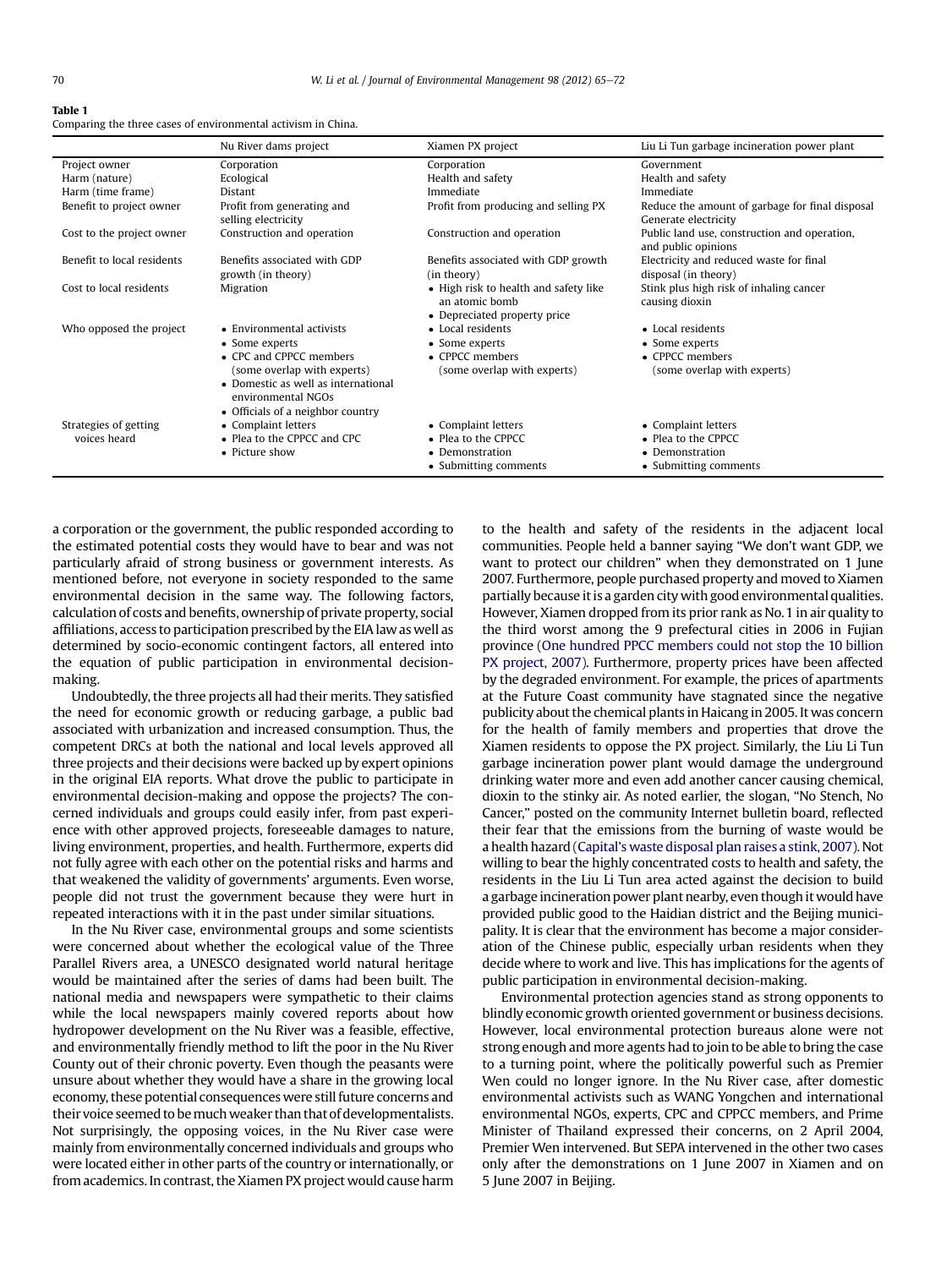<span id="page-6-0"></span>Not only did who the agents are mattered, the transaction costs of different organizing strategies also played an important role in whether the opponents could get their voices heard. People living on the Nu River were mainly farmers or herders who were not well educated. They failed to take a side and organize themselves to engage in the debates on which should be prioritized, hydropower, economic growth, or environmental and social impacts. They were remotely located from each other in the mountains and organizing would have incurred high time and financial costs in communicating and traveling, especially when the level of Internet literacy was low among those farmers and herders. Thus, facing loosely organized and weak opposition from the local people, the idea of developing hydropower on the Nu River was picked up again early this year and we have to wait and see how the public responds when a new dam project will be announced in the near future. In contrast, the Xiamen residents innovatively used text messaging as a tool for communicating and mobilizing. In addition, they actively participated in the public commenting on the EIA report of the regional development plan. Moreover, even though unconfirmed, police suspected that real estate companies and home-owners associations were behind and supported the demonstrations in Xiamen. In the case of concentrated costs but dispersed benefits, not in my backyard was the dominant attitude of the local residents in the Liu Li Tun area; they sought professional help from lawyers to deal with government officials and approached ZHOU Jinfeng, a CPPCC member to speak on their behalf. In all three cases, people who could not afford their interests being negatively affected by environmental decisions were no longer willing to remain silent or passively wait for environmentally conscious people to act on their behalf. They had the capacity and took the initiative to organize themselves and also reached out actively to find and work with other agents.

What effects did Chinese law have on public participation in environmental decision-making? While the discussion on the Nu River dams project was mainly focused on which should be the priority, development or environment, public participation and procedural rights have appeared in news headlines about the Xiamen PX project and the Liu Li Tun garbage incineration power plant [\(Editorial comment, 2007](#page-7-0)). These indicated the local residents were conscious about their desire to participate in the decision-making processes was rightful. However, they had to make space and means available to have a say. For example, before they went on the streets to demonstrate, the online bulletin boards such as the "Xiamen little fish" and "Lianyue's eight oceans" were shut down [\(More than a million of the Xiamen residents forwarded a same text](#page-7-0) [message? 2007\)](#page-7-0). The police had warned some active members of local communities both in Xiamen and Beijing not to engage in guoji (dramatic) behaviors [\(Tatlow, 2007](#page-7-0)). Thus, not enough opportunities have been made available for the ordinary citizens in Chinese society to express their views and participate in government decisionmaking. But the EIA law has established a solid ground for people to make claims on the government to provide the access needed for the public to participate in environmental decision-making.

Furthermore, the home-owners associations in urban areas have become a strong organizing force that cannot be ignored in Chinese society. They have organized residents to negotiate and work with property management companies for governing affairs within their communities. They can also organize and strive for a better living environment by fighting against government decisions that will exert harm on their properties and communities. O'Brien and Li coined the term "rightful resistance" to capture the tension between society and state in rural China (O'[Brien and Li, 2006\)](#page-7-0). The same rightful resistance has also been observed in urban China. It would be an interesting empirical question to understand, to what extent the home owners associations in Xiamen and Liu Li Tun have facilitated the public participation.

#### 6. Conclusions

These three cases of environmental activism in China are all considered victories. $3$  The following transformation in Chinese society prepared for those successes: higher public environmental awareness, increased private concern about health and property, and more political space for public participation in environmental decision-making. When the Chinese government provides legal protection to private properties, the Chinese public has a strong incentive to invest in private housing and to maintain its value. Thus, urban residents and their home-owners associations form an important source for organizing for self-governance because they have the necessary financial resources and social skills even they have been given only limited access to participate in government decision-making via formal channels. Those well educated and welloff Chinese citizens know how to legitimize their concerns as well as how to mobilize broad societal support for counter measures against decisions that threaten valuable ecological systems, human health and property.

So, even though the EIA law has followed the principle of public participation in environmental impact assessment, the procedural rights of the public cannot be taken for granted. As this paper has illustrated, public participation in practice was contested and negotiated; in the end it depended on whether the public had the desire and capacity to gain the access needed to participate. The three cases are important victories not only because the public forced the government to change their original decisions but also because they set examples for effective public participation. Ms Azure Ma, who has been running the non-governmental Xiamen Greencross Association since the year of 2000, said: "For the government, its competence and decisions are now being questioned by a population that has more channels of communication than ever" ([Chua, 2007](#page-7-0)). The question now for the Chinese government as well as policy advisors is, how can we see a more systematic change in government decision-making from passively responding to public claims on an ad hoc basis to actively engaging the public and thus enhancing the legitimacy of and mass support for public policies?

#### Acknowledgements

We thank the five anonymous reviewers, Zhidong Hao, Phililp Ivanhoe, and Zhengxi Liu for the valuable comments. We thank the City University of Hong Kong for financial support (Project #7008072).

#### References

Barzel, Y., 1989. Economic Analysis of Property Rights (Political Economy of Institutions and Decisions). Cambridge University Press, Cambridge, New York.

- Baum, J.R., 2007. Reining in the bureaucrats: democratic transition and administrative procedural reform in Korea. Governance 20 (2), 233-254.
- Beierle, T.C., Cayford, J., 2002. Democracy in Practice: Public Participation in Environmental Decisions. Resources for the Future, Washington, DC.
- Buchanan, J.M., Tollison, R.D., Tullock, G., 1980. Toward a Theory of the Rent-seeking Society. Texas A & M University, College Station.
- Capital's waste disposal plan raises a stink. China Daily, 14 August 2007.
- Chen, H., 6 November 2003. Take environment into account. China Daily.
- Cheng, R., 17 June 2004. Regional countries may decide fate of plan. South China Morning Post.
- Chinese Central Television International, 2003a. Please keep the last ecological river intact. Nan Fang Daily 21 August.
- Chinese Central Television International, 2003b. Preserve an ecological river for the future generations. People's Daily 11 September.

<sup>&</sup>lt;sup>3</sup> We expect public participation and resistance will emerge when the actual hydropower development projects go through EIA processes during the 12th Five-Year Plan period. We can still consider the planned Nu River dams project in 2003 was successfully blocked by the public.